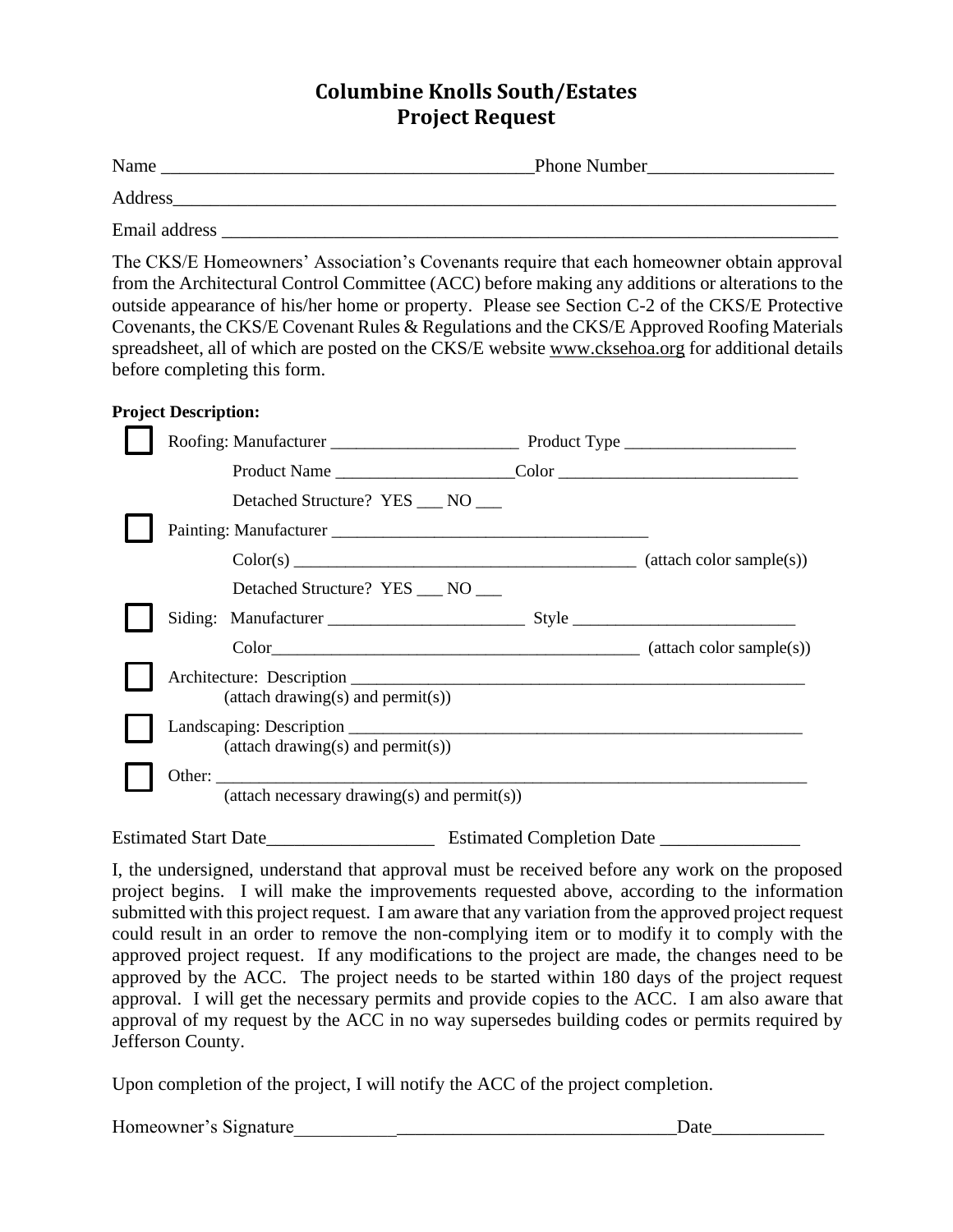## **Columbine Knolls South/Estates Project Request Form**

Name Address

Project

The ACC believes that getting input from adjacent neighbors (front, behind and both sides who will see the project) can reduce complaints or conflicts that might surface after a project is started or completed. It can also help neighbors plan around your project if necessary. The ACC requests that the proposed project, including detailed plans, be discussed with adjacent neighbors. If any neighbors voice any objections, please note them below. Neighbors' signatures **DO NOT** indicate approval or disapproval of the project. The signatures merely indicate that neighbors have been shown the request and understand the proposed project.

| Neighbors' objections to the proposed project should be conveyed to the requesting<br>homeowner and/or to any Board/ACC member immediately to raise any concerns or<br>objections about the project. |              |  |  |  |
|------------------------------------------------------------------------------------------------------------------------------------------------------------------------------------------------------|--------------|--|--|--|
| I have reviewed and understand the project proposed by my neighbor as listed above.                                                                                                                  |              |  |  |  |
|                                                                                                                                                                                                      |              |  |  |  |
|                                                                                                                                                                                                      |              |  |  |  |
| Print Name                                                                                                                                                                                           |              |  |  |  |
|                                                                                                                                                                                                      |              |  |  |  |
|                                                                                                                                                                                                      |              |  |  |  |
|                                                                                                                                                                                                      |              |  |  |  |
| Print Name                                                                                                                                                                                           |              |  |  |  |
|                                                                                                                                                                                                      | Phone Number |  |  |  |

Requesting homeowner: Did any neighbors express concerns or have objections to your project?

Yes\_\_\_\_ No\_\_\_\_ If yes, please explain: \_\_\_\_\_\_\_\_\_\_\_\_\_\_\_\_\_\_\_\_\_\_\_\_\_\_\_\_\_\_\_\_\_\_\_\_\_\_\_\_\_\_\_\_\_

Deliver the completed forms and any attachments via 1) email to  $\frac{ckseboa@gmail.com}{2}$ mail to CKS/E HOA, PO Box 620271, Littleton, Co 80162-0271, 3) contact any Board member for hand delivery or 4) bring the completed forms to any ACC meeting.

\_\_\_\_\_\_\_\_\_\_\_\_\_\_\_\_\_\_\_\_\_\_\_\_\_\_\_\_\_\_\_\_\_\_\_\_\_\_\_\_\_\_\_\_\_\_\_\_\_\_\_\_\_\_\_\_\_\_\_\_\_\_\_\_\_\_\_\_\_\_\_\_\_\_\_\_\_\_